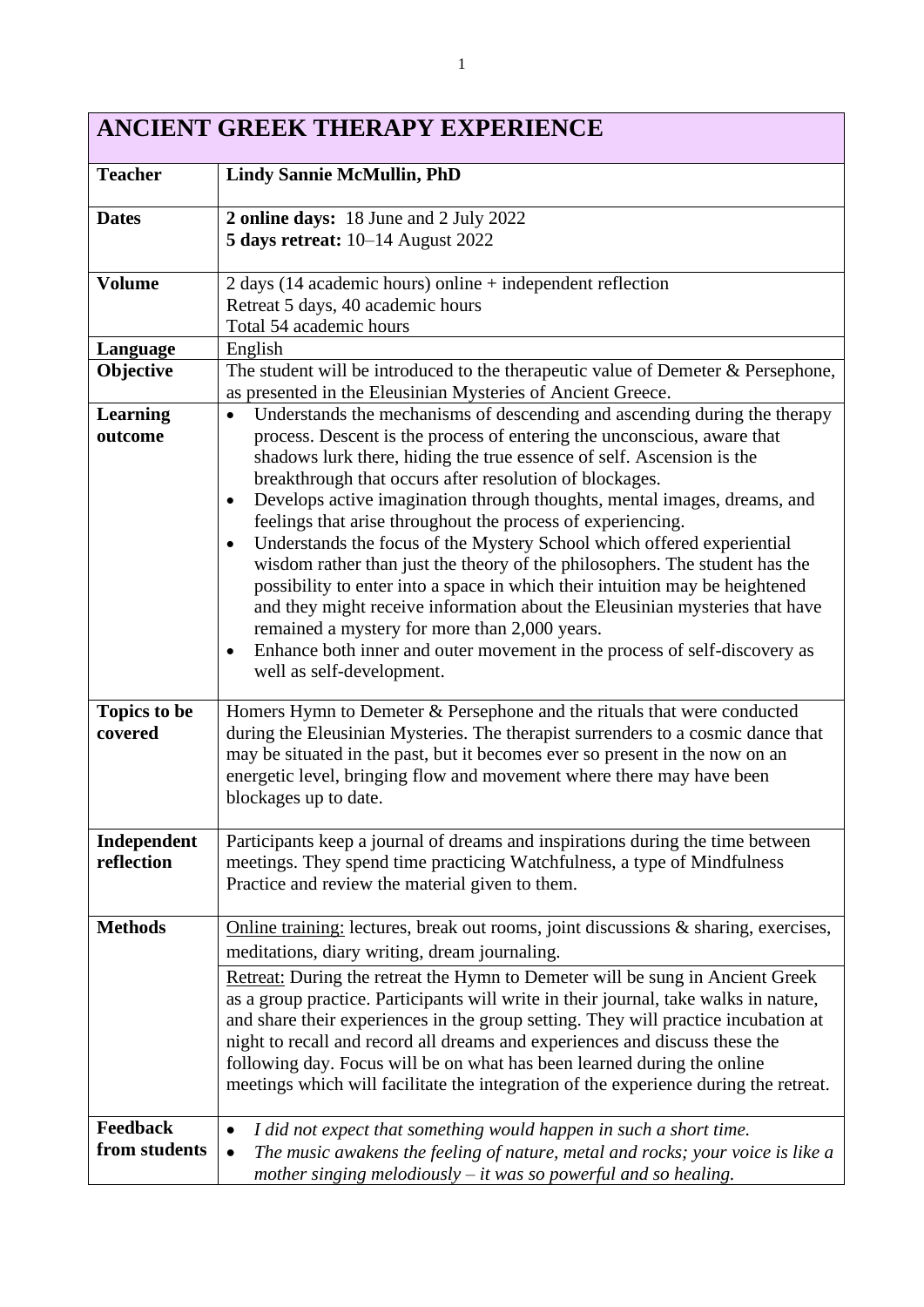|                     | I met with my shadow Medusa, and I felt compassionate towards her. She was<br>fierce only to protect my inner child who has been through so much. I want to<br>fully integrate her and experience with her.<br>I saw a figure with silver wings opening like a gate and I knew this was the<br>path I needed to follow.<br>I was transported to a different place and time; I saw how I was then and<br>how I am now, and it was as though I was at last free to be.<br>I could not move my body at all but it did not matter as my spirit was out<br>$\bullet$<br>there dancing and I saw a temple and became it $-I$ guess you could say that I<br>was one with everything but at the same time separate and this was so<br><i>powerful.</i> |
|---------------------|------------------------------------------------------------------------------------------------------------------------------------------------------------------------------------------------------------------------------------------------------------------------------------------------------------------------------------------------------------------------------------------------------------------------------------------------------------------------------------------------------------------------------------------------------------------------------------------------------------------------------------------------------------------------------------------------------------------------------------------------|
| <b>Bibliography</b> | Dodds, E. R. (2019). The Greeks and the Irrational. Martino Fine Books.<br>Guthrie, W.K.C. (1993). Orpheus and Greek Religion: A Study of the Orphic<br>Movement. United States: Princeton University Press.<br>Kingsley, P. (2009). In the dark places of Wisdom. United States: Golden Sufi<br>Centre Inc.<br>McMullin, L. (2018). Therapeutic Keys to Self-Actualization in Homer's<br>Demeter. 20% discount available. Order online at www.cambridgescholars.com<br><b>Discount Code:</b> keys20                                                                                                                                                                                                                                           |

# **Module Content**

*This is an inner and outer experience as the teaching and learning becomes an embodied experience and not only a theoretical online lesson.*

# **Lesson One:**

• The alchemical process in preparation for initiation. The Eleusinian Mysteries and the Lesser and Greater Mysteries as they were conducted in the past and are present in the now. Introduction of the Hymn to Demeter. **Purification and Intention** are the key words.

# **Lesson Two:**

• The symbolism within the Hymn. Demeter  $&$  Persephone as archetypes of the Upper, Middle and Lower realms. The role played by Nature, Zeus, Hermes & Pluton. The Sacred Marriage of self with Self and the five stages leading to initiation. Key words are **Union and Transcendence.**

#### **Course Requirements**

Students are encouraged to keep a portfolio of drawings, journal entries, poems, dreams, visions etc. during the online process and to share these with the group during the retreat.

Each person is unique and due to the nature of this course that pays homage to an old tradition – it is important that each participant enters a personal relationship with what is being revived within. The Eleusinian Mysteries were never discussed – and it is of importance that we enter this space with reverence, openness, and trust. It is a learning curve about the innermost aspect of being – of moving into the depths of self and grounding the energy that will activate the inner psyche to reveal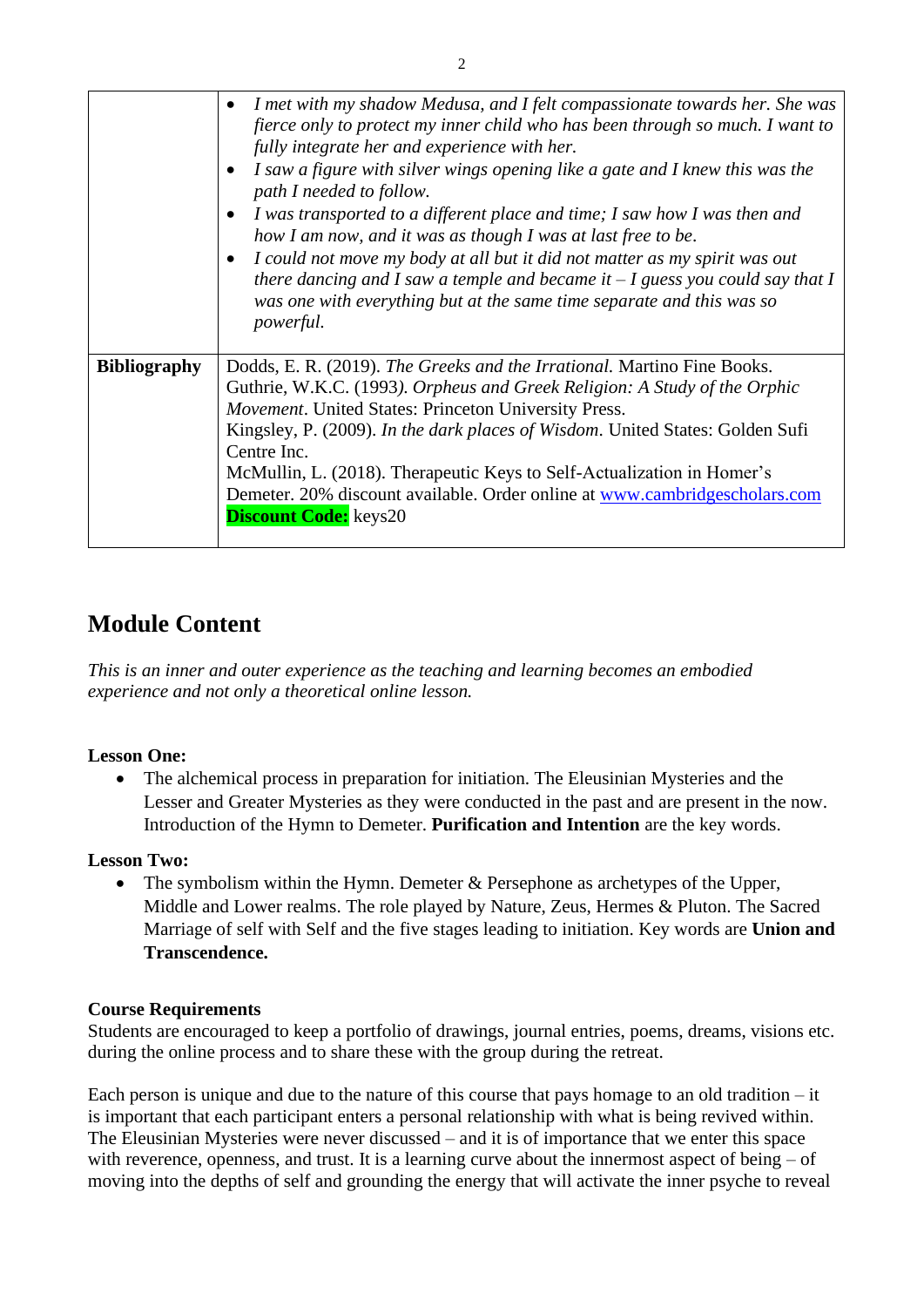its nature. The Work is always transmitted to a student who is deemed worthy to carry on a lineage of teaching, because they remain humble and dedicated to the path of self-knowledge.

In the same way – participants in the course are reminded to cultivate the therapeutic skills of deep and active listening, empathy, openness, unconditional positive regard, non-judgment and relational depth (Carl Rogers). They are also encouraged to work with acceptance and commitment to deepening their inner process and incorporating a changing perception to soul development and transmutation of old memories and inner wounds.

#### **Lindy McMullin's qualitative research results for her PhD thesis, showed the following**:

Loss of old identity and a deeper understanding of the role played by mother  $\&$  child relationships – with healing of these connections that then facilitate healing and acceptance of the cosmic connection. This facilitates the healing of the Primal Wound of Abandonment. Themes that emerged were of Loss, Betrayal, Death and Re-birth with healing of the feelings of loss and betrayal that included a death of the old self and re-birth into a more balanced and centered understanding of Self and self – where the capital indicates the Greater from the lesser self of the personality.

Mother  $\&$  child relationships were healed – epiphanic moments were experienced as turning points with a changed perspective on the way in which things were perceived. Out of 17 participants 12 made significant changes in their personal and professional lives. Some made changes in their careers; some left the country and others moved in relationships – all within one year of following the therapeutic interventions. (McMullin, 2017).

# **Curriculum Vitae**



Dr. Lindy Sannie McMullin is a graduate of the University of South Africa in Education, Psychology and Criminology (Juvenile Delinquency) and holds certifications in Public Relations, Biotherapy, Regression Therapy, Stress Management, and Transpersonal Psychotherapy (European Certificate). Dr. Lindy Sannie McMullin is a graduate of the University of South Africa in Education, Psychology and Criminology (Juvenile Delinquency) and holds certifications in Public Relations, Biotherapy, Regression Therapy, Stress Management, and Transpersonal Psychotherapy (European Certificate).

She holds a post graduate certificate in Western Esotericism from the British University of Exeter and a Master of Science on "Integrating Transpersonal Experiences into Everyday Life" from the University of Northampton, UK.

Her PhD focused on "The application of ancient Greek Myth & Music in Personal, Professional & Transpersonal Development" from Stellenbosch University in South Africa.

She has been working in primary and tertiary education since 1978 and in the period 2007 – 2009 she taught Psychology for national exams in Great Britain.

Her educational experience that starts from kindergarten and reaches up to postgraduate students, includes teaching children with special needs, theatre and directing performances. She was the